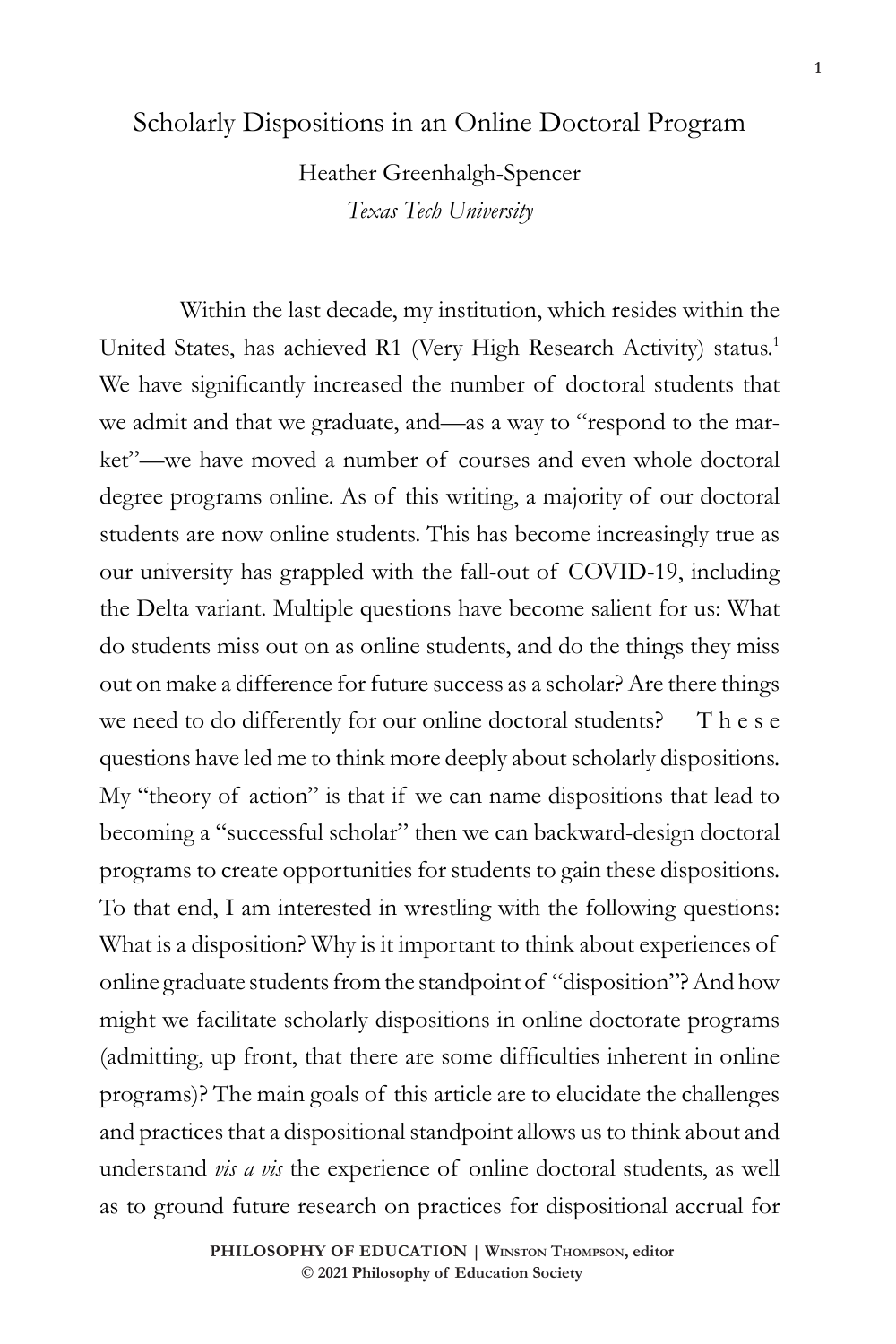online doctoral students. I begin with defining "dispositions."

### WHAT IS A DISPOSITION?

There are many different definitions of "disposition." One of the definitional debates stems from the psychological definition of dispositions as opposed to the virtue ethics definition of dispositions. Psychologists tend to define dispositions as concomitant with personality traits.2 A virtue ethics definition of dispositions, on the other hand, comes from the standpoint that dispositions can be learned, and are a combination of internal thought-processes and intentional actions. As Aristotle argues, virtues, and virtuous dispositions, not only involve right action, but also right thinking and right motivation.<sup>3</sup> The virtue ethics standpoint regards dispositions as the combination of habits of mind with habits of action that occur with regular frequency over time and are intentional on the part of the individual.

This definition can be fleshed out by several scholars who have defined dispositions in their own work, all embedded within an Aristotelian notion of dispositions-as-virtues. For example, Hugh Sockett argues "dispositions are the property of the agent, manifest only in intentional action, and they function as predictions about human actions but are not the causes of them."<sup>4</sup> Sockett suggests that dispositions have three characteristics. First, dispositions are defined by action, not just "being." Second, dispositions involve awareness of what one is doing. Third, dispositions involve acting with intentionality toward a specific end (not just being aware but intending to accomplish something or move toward a particular end with one's actions). He gives the example of the disposition toward friendliness. "So consider a friendly person, where friendliness is her disposition. She hugs and kisses other people whom she meets not just to be polite, or to offend them, but to be friendly. Her kisses are those of friendship, not malice, perversion, or accident. Her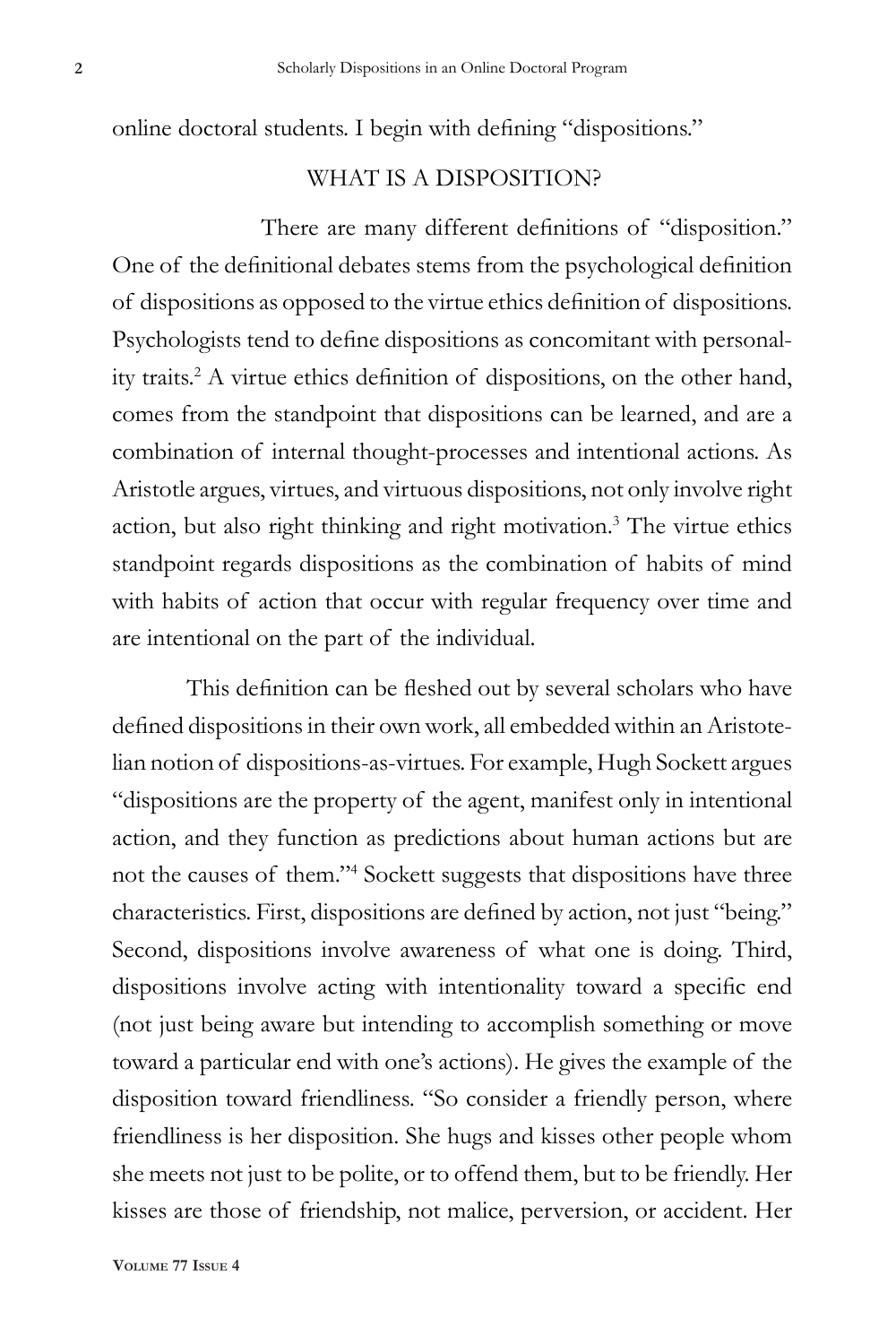disposition to be friendly, we may say, is manifest in her actions."<sup>5</sup> Sockett clarifies that dispositions are not causal—they do not cause something to happen. "However friendly our kisser may be, she will often have to judge whether it is appropriate to embrace this or that person. Dispositions to act always raise questions of judgment."<sup>6</sup> Sockett writes: "Our attribution of her friendliness and more important her self-awareness of her friendliness enable us to predict how she will behave. But 'being friendly' is not an explanation of her kissing people. The kissing is an instance or an example of her friendliness. To say she is friendly is informative but not explanatory."<sup>7</sup> To synthesize, according to Sockett, dispositions are defined as a complex interaction of judgement, reflection, and intention that are manifest in action, and this action happens in a continuous way over time such that people can predict someone's action—based on their known dispositions—without the disposition being the actual cause of the action. Furthermore, dispositions are acquired through a practice of exercising those dispositions toward flourishing. I want to particularly emphasize the idea of "*a practice*." The idea of "a practice" includes the notion that a person is intentionally doing something over and over again in a manner that they believe will lead to a more fruitful or flourishing version of both the practice itself and the person doing the practicing.

Other scholars can add to this definition. Laurance Splitter defines dispositions as a concept of intentional action that sits somewhere between "murky subjectivism" and "crude behaviorism."<sup>8</sup> Splitter further argues that dispositions are an interaction of thought (cognitive core) and action. It is not just a matter of behavior; the "behavior in which we are interested is the result of decisions and choices freely and intentionally made."<sup>9</sup> Furthermore, Splitter notes that there is a temporality to dispositions.

Dispositions are a set of actions (located in abilities) and inten-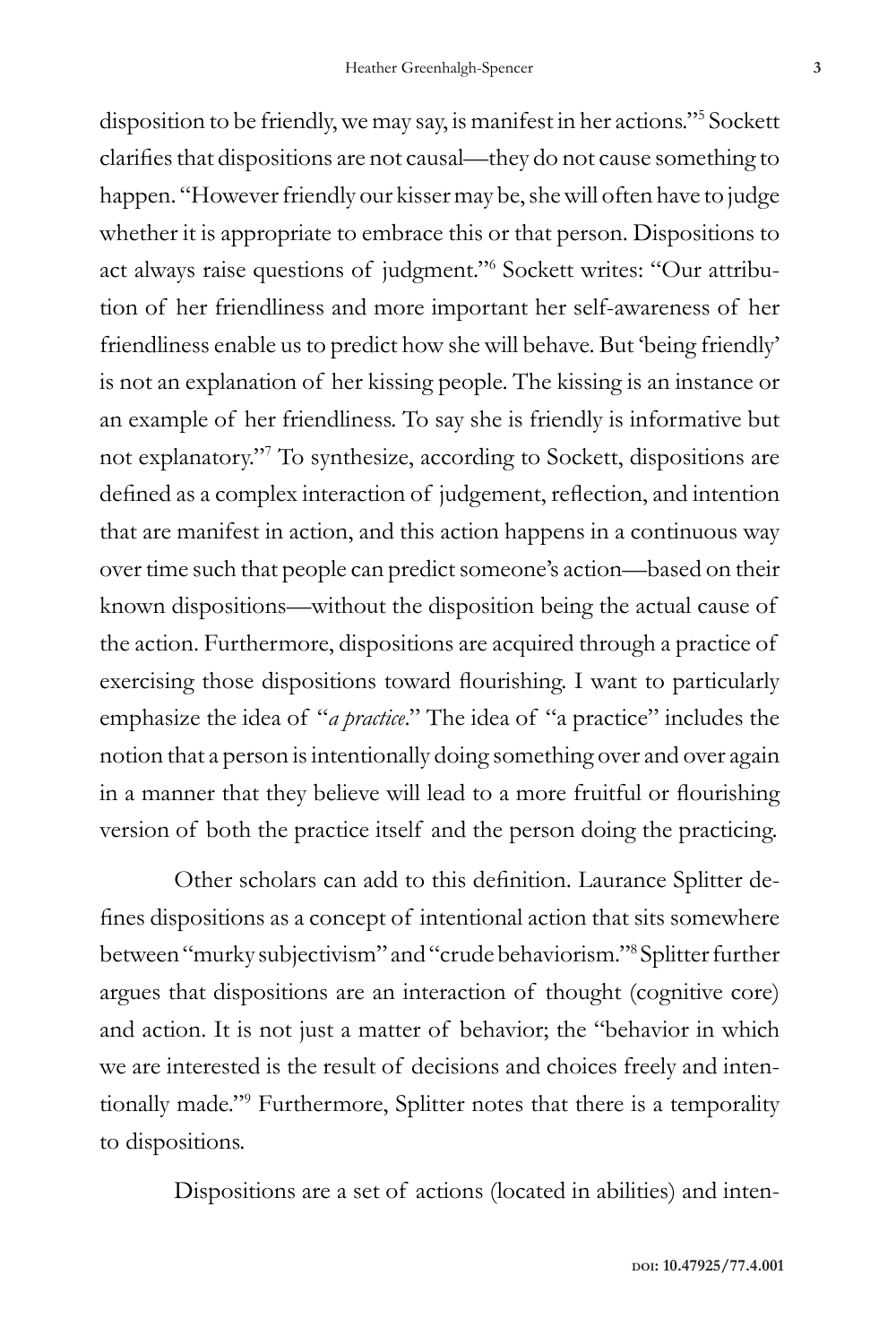tions that recur over time and that tend to endure over time, even if not at all times, for all time. Splitter provides an example of this based on the question: Does he swim? If the answer to this question is, "Yes, he can swim," then the answer is getting at an action that is connected to a capability. However, if the answer is, "Yes, he is a swimmer," then the answer is getting at a disposition. The idea of "being" a swimmer gets at that combination of action embedded in ability (he has the ability to swim, and he *does* swim) plus the intentionality to swim (he swims on purpose) plus the temporal capacity (he swims on a regular enough basis that swimming has become a disposition; it is something we predict that he will do). Megan Watkins and Greg Noble add to this definition of disposition by arguing that dispositions are a "practiced capacity" and not just a "psychological attribute."<sup>10</sup> Harvey Siegel further adds that dispositions are not behaviors. "Rather, they are tendencies to engage in particular sorts of behaviors."<sup>11</sup>

From the standpoint of virtue ethics, dispositions are not merely traits or behaviors, but are attributes manifest by actions (but not solely behaviors or actions) that lead to a form of flourishing. This has ramifications for teaching and learning. If dispositions are merely personality traits, then it becomes difficult to conceive of how to teach and assess dispositions. On the other hand, if dispositions become defined as nothing more than a set of behaviors, this becomes easy to teach and assess, but misses out on key motivational and agential factors. It is only when we define dispositions from a virtue ethics standpoint that we can proceed next to a conversation about which dispositions can lead to scholarly flourishing, and then, how one might teach or facilitate the attainment of those dispositions.

#### WHY IS A DISPOSITIONAL STANDPOINT IMPORTANT?

Focusing on dispositions allows researchers, mentors, and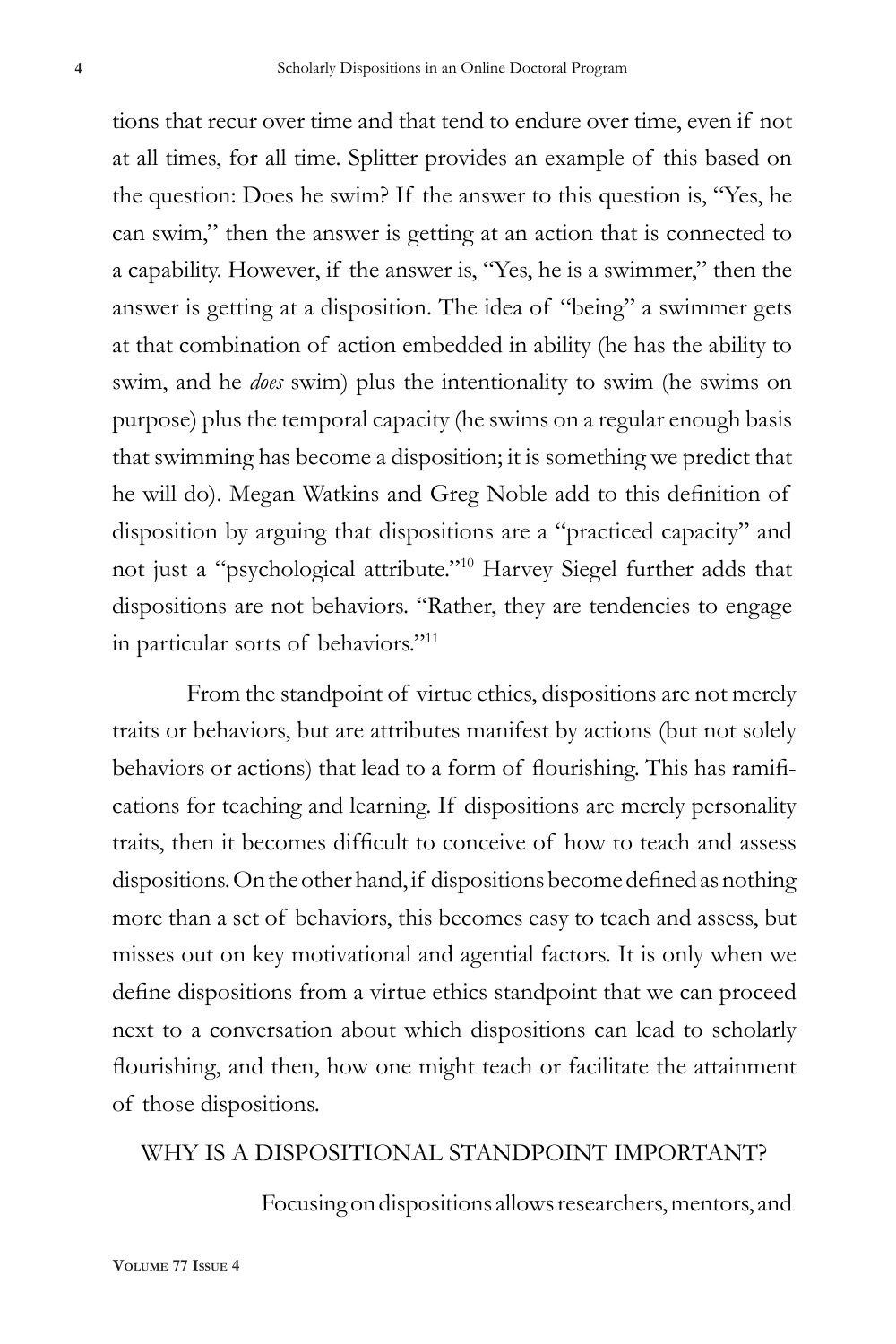those curious about the subject to grapple with a wider array of variables that affect human performance, practice, and motivation. The concept of dispositions gets at the inter-relationality between skills, knowledges, contexts, resources, motivations, time, and previous experience, and the ways that these variables can become habits of mind and habits of practice. A dispositional standpoint—or grappling with all these variables together—is particularly important when identity-making is at play.

Research by Joanne Profetto-McGrath provides an example of this.12 Her scholarship on education for nursing pointed to the fact that, for students to take on the identity of nurse (to see themselves as nurses, and not just as someone who had certain skills and knowledges), there needed to be an increase in dispositions associated with nursing, as measured by dispositional scales. In Profetto-McGrath's research, she focused particularly on the difference between critical thinking skills and critical thinking dispositions as a marker, not only of an increase in identifying as a nurse, but also in one's ability to use the skills and knowledges that were being taught in innovative and critical ways.<sup>13</sup> Profetto-McGrath points out that dispositions are more than skills or knowledges; dispositions involve the ability to engage in and improve skills and knowledges over time, and apply them in novel ways and contexts.<sup>14</sup> Skills might be requisite for a task, but dispositions are requisite for a practice. A skill is the ability to do something, whereas a disposition is the propensity to engage in that skill, reflect on that skill, and iterate on that skill over time. For a practice such as nursing, skills and dispositions are connected, but dispositions are more meaningful for understanding the fullness of practice and identity. While contrasting critical thinking skills and critical thinking dispositions, Profetto-McGrath writes, "Critical thinking dispositions are essential for the development of higher-order critical thinking and learning."15 She further argues, "Dispositions or habits of mind are crucial to critical thinking and many experts assert that with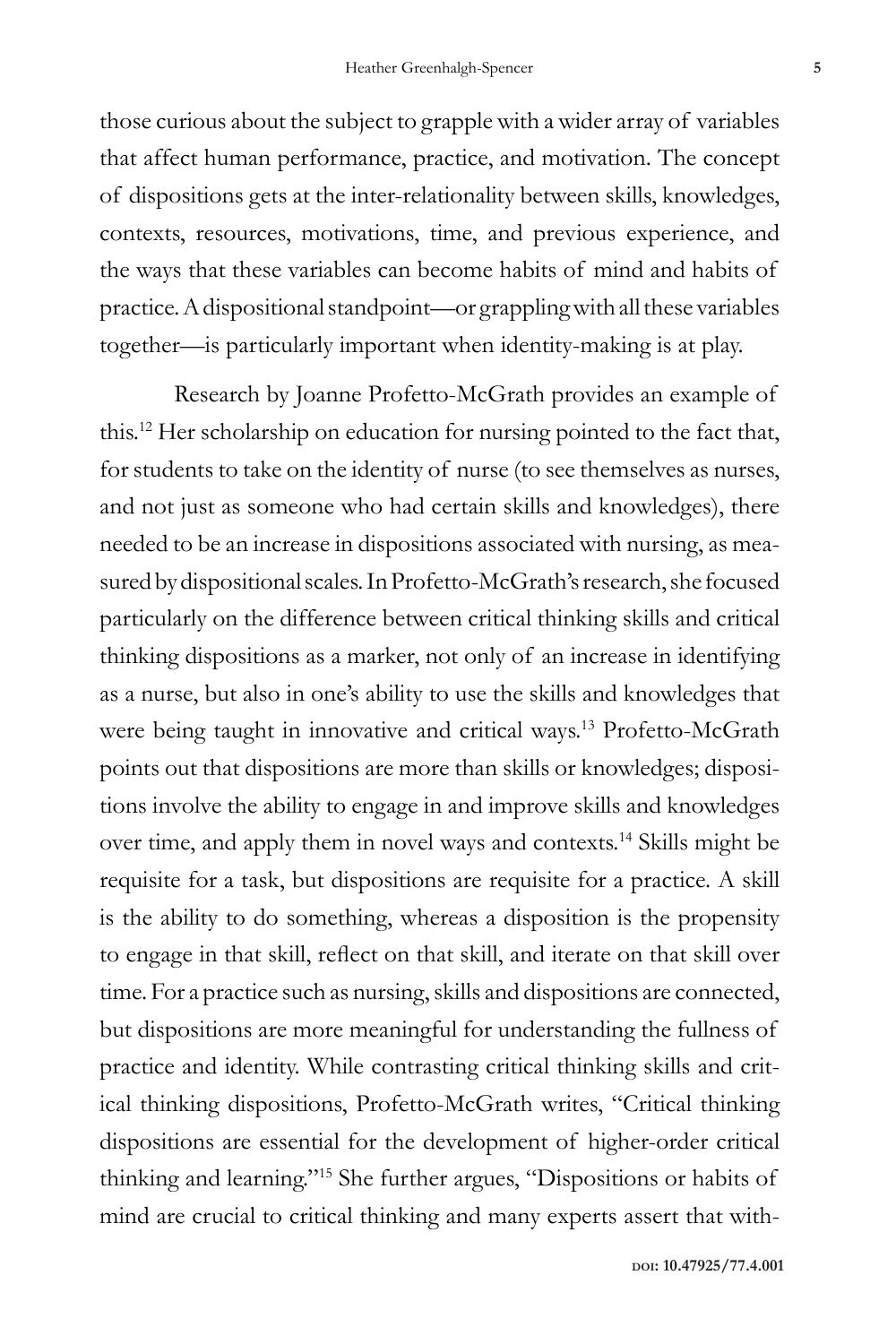out positive dispositions toward critical thinking, it does not happen or may be substandard."<sup>16</sup> Without a dispositional standpoint, or a focus on dispositions, nursing educators would be unable to plan curriculum, pedagogy, and associated learning experiences that foster the accrual of these dispositions that are so elemental to taking on the full identity of nurse and practicing nursing as more than just an assembly of skills and knowledges, but rather as a set of habits and ways of looking at the world that can be used in innovative ways and contexts.

Driscoll and Wells, in their work on the abilities of students to transfer what they learn about writing from coursework into other contexts or writing habits, find something similar: that a focus on dispositions makes all the difference.<sup>17</sup> In their research, they found that, even though students could show that they had learned writing skills and knowledge about the mechanics of writing during a class devoted to the practice of writing, they did not necessarily transfer what they learned about writing to contexts outside of the class. However, when students had been shown to acquire dispositions associated with writing as a practice and as an identity, they were much more likely to be able to transfer knowledge and skills that they had learned around writing to different contexts, including writing outside of class. Dispositions were more important than knowledge and skills gains especially when the task involved transfer of knowledge and skills form one context to another or creating new skills or knowledges.

Lee and Herner-Patnode's research points to the need for a focus on dispositions particularly when identity-making or ontological shift is at play.18 Their work focuses on teacher candidates and the shift from pre-service teacher to in-service teacher. They foreground the identity shift that takes place as part of teacher education that allows the student to go from the standpoint of student to the standpoint of teacher. It is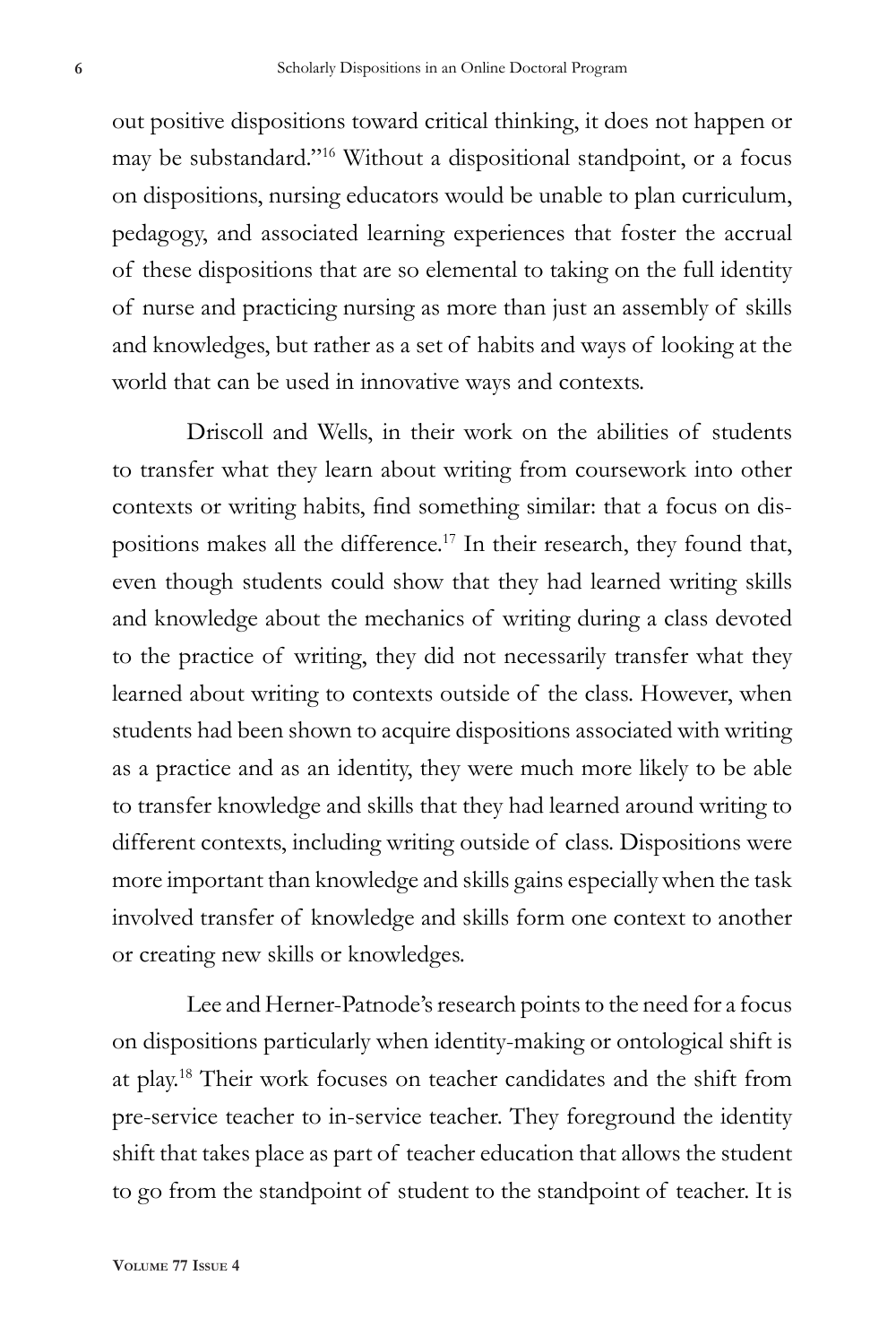only when teacher educators focus on more than skills and knowledge, and spotlight the need to accrue specific dispositions, that students make the identity shift from student to teacher in a way that fleshes out their abilities and practices of teaching. The dispositional accrual is integral to the identity change from student to teacher.

By focusing on dispositions of doctoral students, particularly online doctoral students, we can grapple with the ways that skills, knowledges, motivations, contexts, resources, and experiences come together to inform the student experience and to facilitate the identity-based move from graduate student to independent scholar. Particularly in doctoral work, the aim is more than to teach skills and sets of knowledge. The aim is to create new ways of being and new identities for people who move from merely citing scholarship to developing and supporting their own ideas and finding their own voice. In my own experience, one of the most difficult shifts for a doctoral student to make is to go from someone who can cite research to someone who can speak back to the field and advocate for their own sense of knowing, ways of knowing, and research. That independent voice is part of an identity shift that moves beyond skills (knowing how to do something) and knowledges (knowing about something), to becoming knowers and do-ers. Focusing on dispositions allows us to grapple with those processes, and this allows us to think deeply about the experiences we provide for our doctoral students that would lead to positive disposition accrual.

# THE IMPORTANCE OF FACILITATING SCHOLARLY DISPOSITIONS IN AN ONLINE DOCTORAL PROGRAM

Scholarly dispositions can be accrued in multiple ways. Only some of these ways are open to online students. Online students have a uniquely difficult pathway when it comes to balancing the roles they have as student and in other areas of their lives. As Rockinson-Szap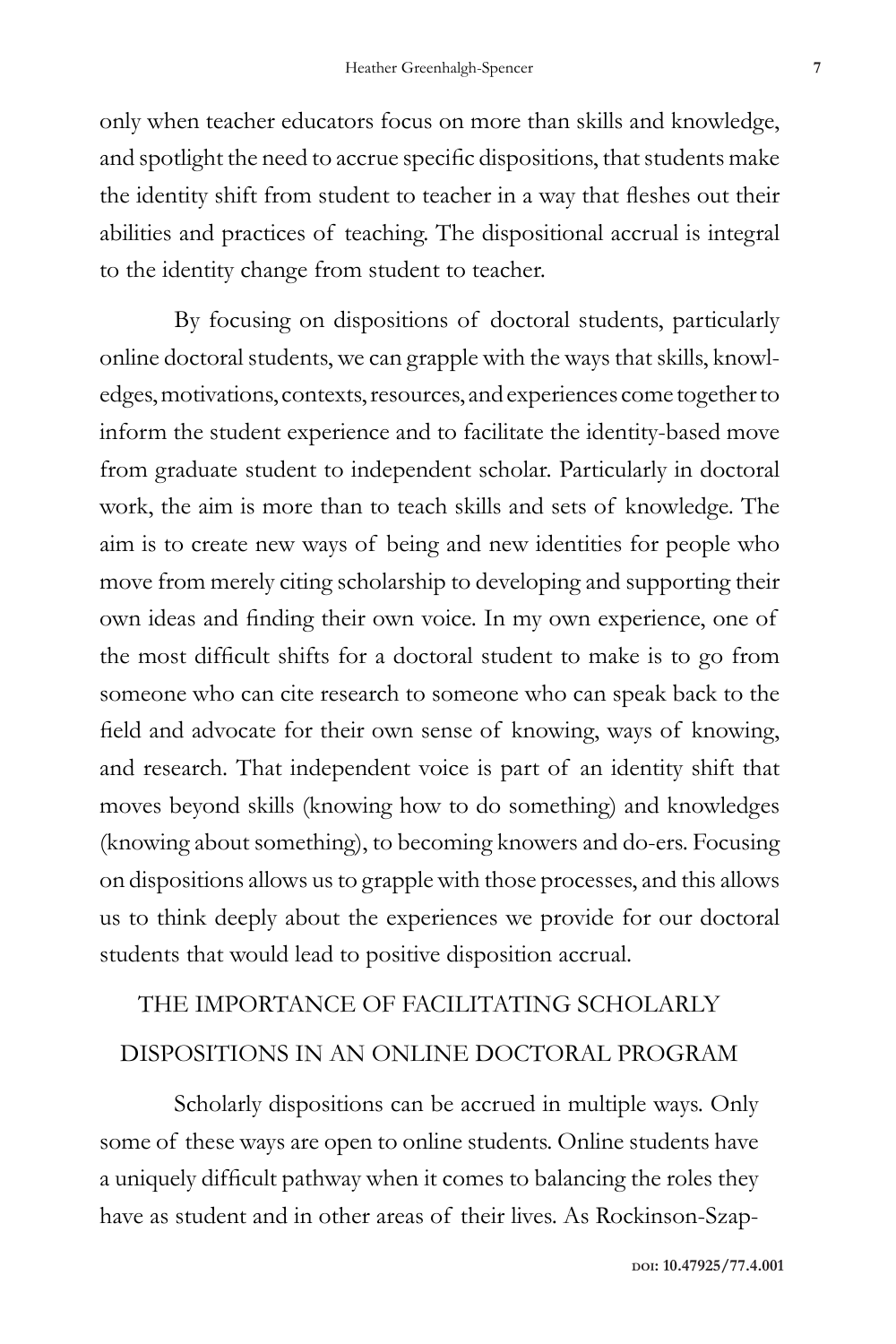kiw et al. show, attrition rates for residential (on-campus) doctoral programs range from 40%-70% (with colleges of Education toward the high end of that attrition continuum) within the United States, while online doctoral programs have attrition rates of close to  $20\%$ higher than that.<sup>19</sup> A quantitative analysis of doctoral programs across the globe (including programs in US, UK, EU, Australia, China, and several other regions and countries) found that attrition rates for all doctoral programs are rising, and this is particularly true for online doctoral programs and students.<sup>20</sup>

Online students are different from their on-campus peers in many ways. Online students "maintain residence at a distance from campus (e.g., 100 miles to thousands of miles), choosing not to uproot their families for their educational goals. These candidates, especially those enrolled in EdD programs, remain in their careers as educators and administrators of academic institutions; thus, struggle to balance their home, school, and work lives."21 Often, online students, including online students in a doctoral program, are non-traditional students.<sup>22</sup> That is to say, these students are often working adults who are trying to maintain family commitments and employment commitments in addition to doctoral work. Online students not only wrestle with the need to maintain a sense of "current life," but they also grapple with the increased effort it may take to create relationships with faculty and peers. Connection between faculty and students—and faculty presence—is a strong determiner of both persistence within a doctoral program and a student's sense of satisfaction with that program, and yet, in online programs, faculty connection and presence are difficult to create.<sup>23</sup> Berry notes that "both online students and faculty said that it was more difficult to connect online than in a traditional class and that online connection required more effort inside and outside of the classroom."24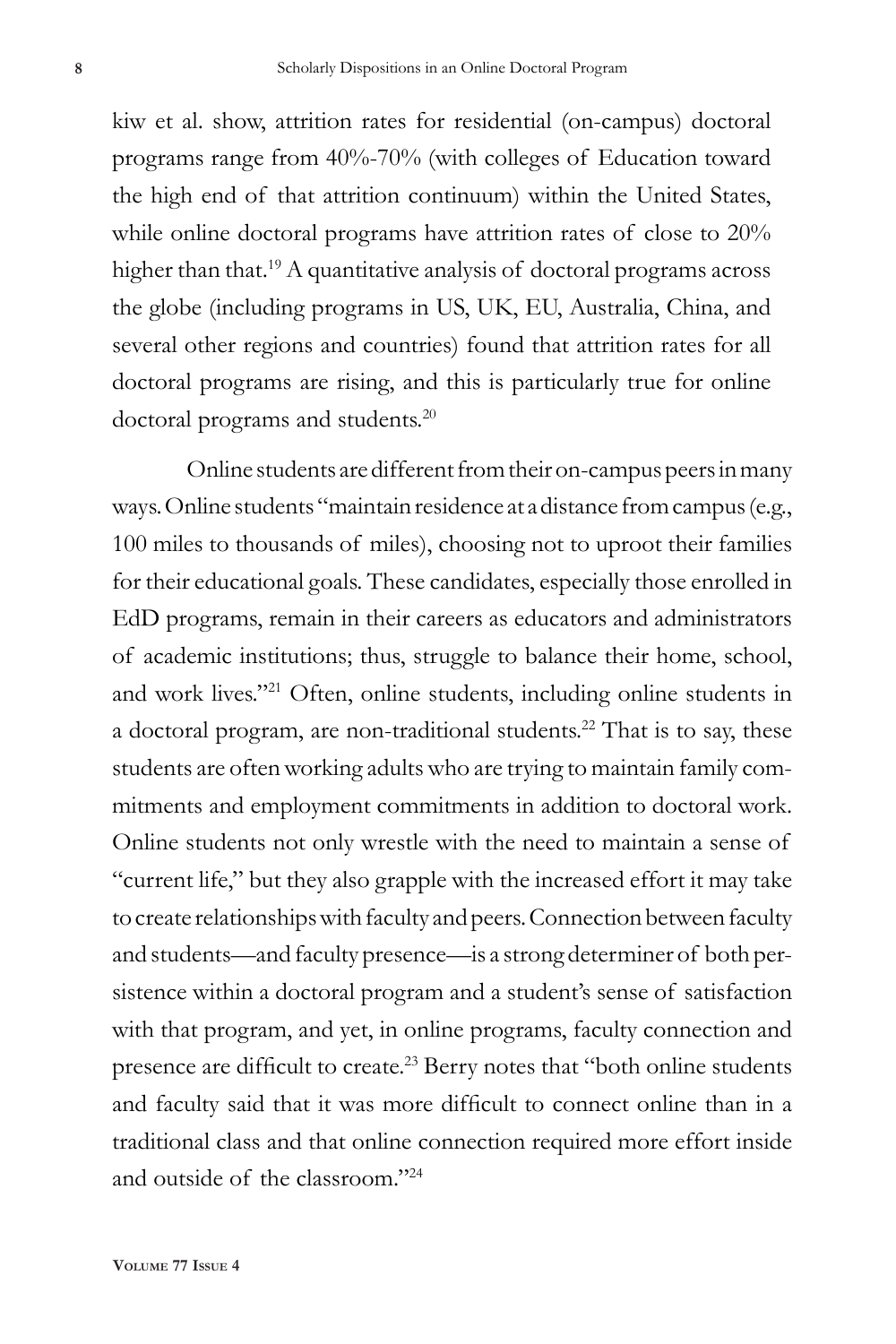The distance, the separation, the pull of outside-of-school life makes it difficult for online doctoral students to have the "access" (as Prawat notes) to institutional support structures that facilitate reflection and strategies for accruing scholarly dispositions. It is difficult for online doctoral students to engage in communities of scholarly virtues, as advocated by Thein and Beach and Ferkany and Creed.25 This is evident as I compare my own doctoral experience with the experiences of the online doctoral students at my current institution.

 As I have written before, many of the scholarly dispositions and habits that I learned as a PhD student took place in more tacit ways.<sup>26</sup> Professors rarely stated in a syllabus that students should write their final papers with an eye toward sending those papers to conferences or academic journals. However, in quick conversations to and from class, professors would ask if I had thought about sending my final paper to a particular journal or conference. Peers would ask, as we sat together in the TA (teaching assistant) or RA (research assistant) offices, about whether or not I was going to a particular conference, and whether or not I had published something recently. My peers and I would continue conversations about what we had learned during class as we walked from one building on campus to another, and thus model for each other the importance of curiosity and scholarly engagement that was more a form of life than a practice reserved for the classroom alone. We had get-togethers at faculty homes where scholarly debate, doubt, and open-mindedness were modeled. So much of the explicit training I received on how to be a scholar (through lunchtime workshops on professional dress standards, information on what to expect at academic conferences, and firsthand information on how academic journals operate) did not happen in a specific course, but happened in optional on-campus gatherings. I became part of a community that practiced the dispositions (virtues) of scholarly activity because I was part of a campus community. If I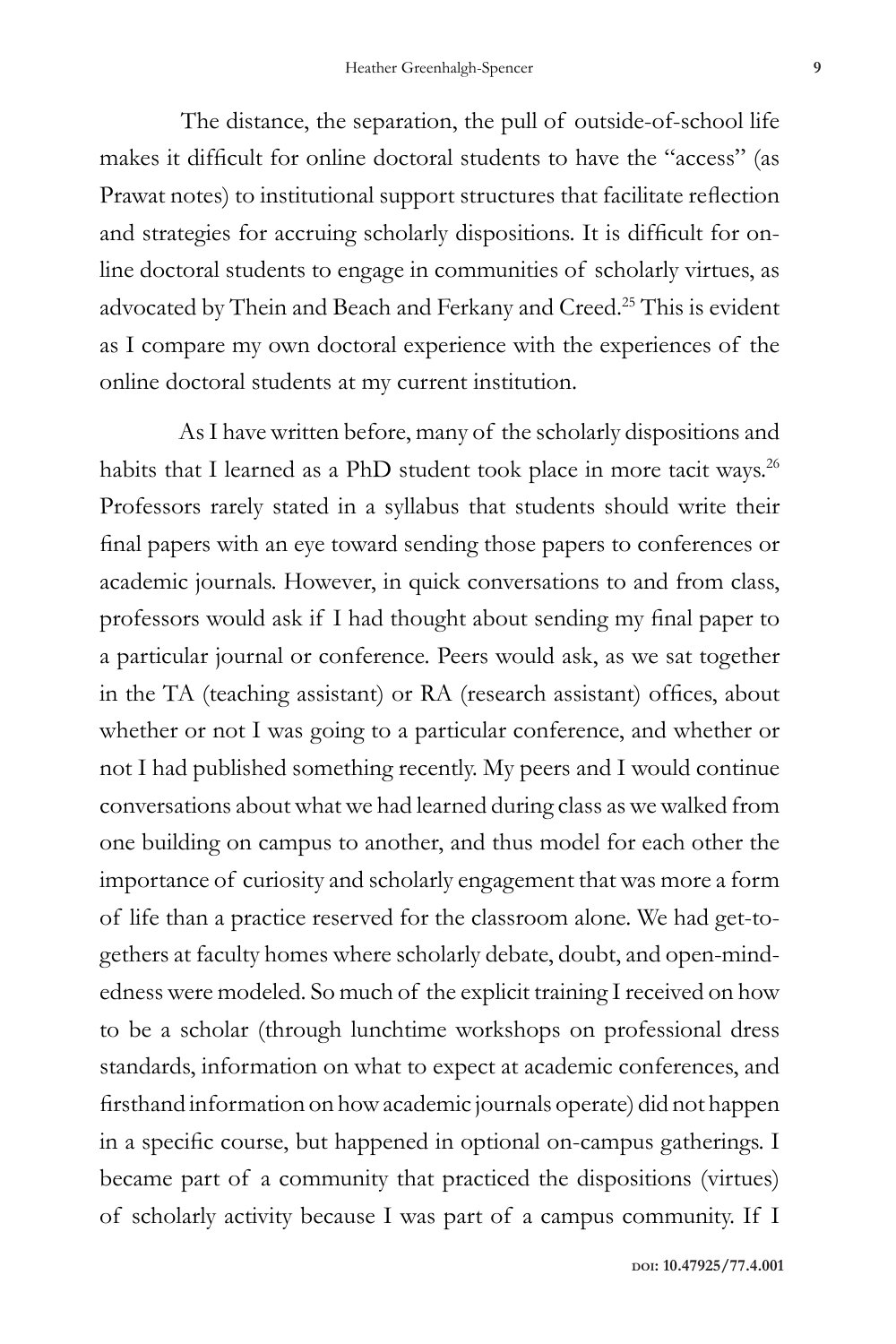had only had access to what was said during class time in a classroom, I would have missed out on some of the key strategies and "normalizing influences" that guided my own academic progression and attainment of scholarly dispositions.

 Meeting the needs of our online students and facilitating the development of scholarly dispositions within our online students might mean dedicating time within each course for dedicated practice of those dispositions, and reflection on those dispositions. It will mean grappling with ways to offer online students the experiences (often foundational dispositional experiences) that will facilitate the accrual of scholarly dispositions for our online students. In order to address these needs, I have worked with an amazing group of colleagues who have piloted the strategies discussed below. These strategies represent a first effort to facilitate the accrual of scholarly dispositions as an online student.

As mentioned above, scholarly dispositions involve accruing habits of practice and habits of thinking. Yet, one of the challenges with being on online student is that you don't often get to see habits of practice and habits of thinking outside of the classroom. Several colleagues and I have begun to address these issues.<sup>27</sup> One of the ways we have addressed this issue it to be more explicit during class time about the habits we engage in as professors. For example, some of us now start our classes by talking about the writing we have done or the research practices we have engaged in during the past week. We are explicit about the time it took, how we made time to do the research or writing, as well as about our own habits of doing these things. For some of us, this means creating a few hours every day to work on research and writing. Others of us need more concentrated time, so we talk about setting aside a writing or research day each week. The goal for this brief discussion at the beginning of class is not to preach about best practices; rather, it is to publicly reflect on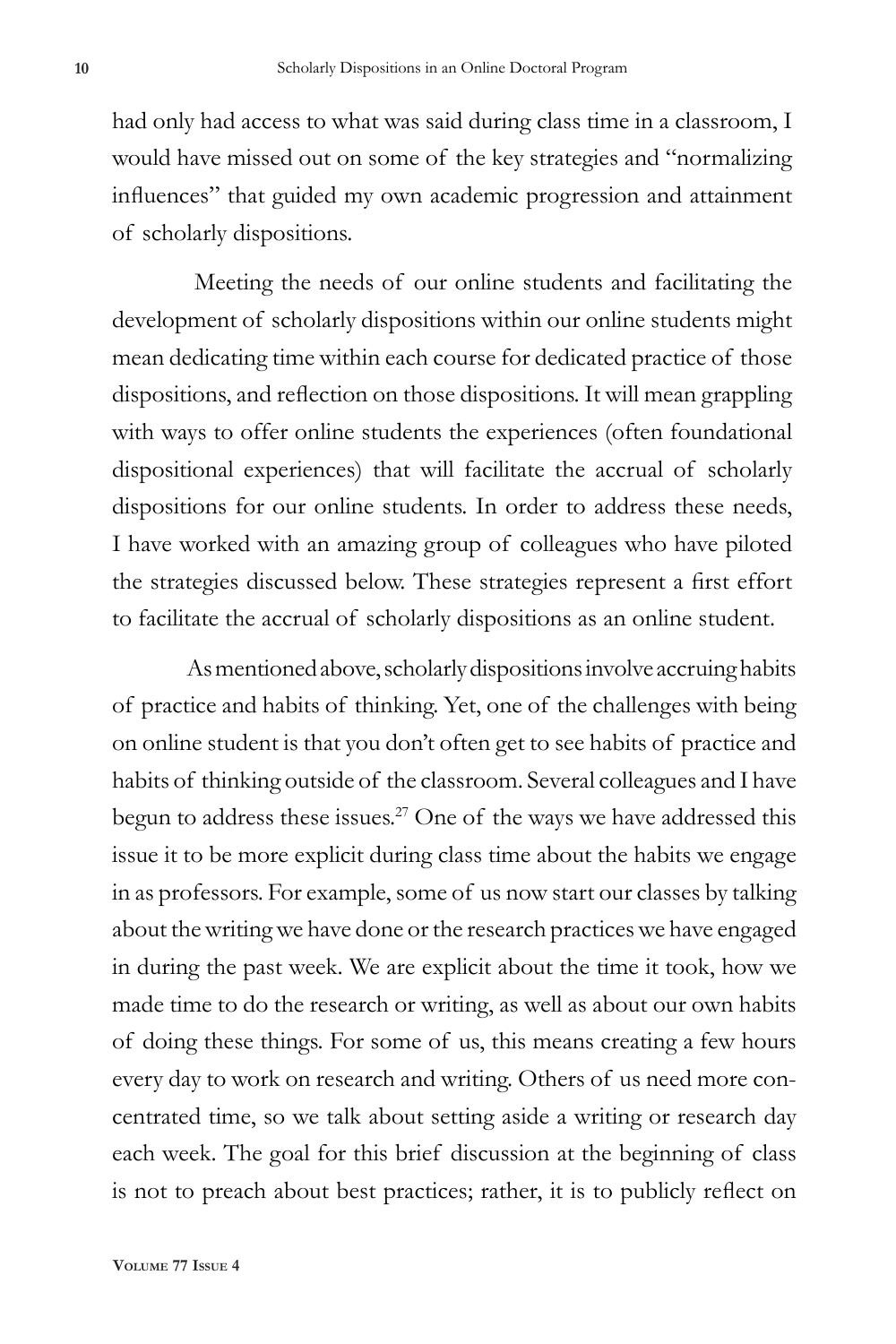our own habits of mind and practice that have become dispositional in nature. It is to model dispositions toward scholarship. We then encourage students to talk about the research or writing they have done during that week. We create a time and space to spotlight scholarly dispositions and encourage students, through describing what these dispositions look like in our own lives, to practice these dispositions themselves. The time before class lasts 20-30 minutes of a three-hour class period. At first, many of us wondered if spending this amount of time on a topic that was not part of the "content area" of the course would be meaningful. The feedback we have received is that this activity has been significant for students as they consider what it looks like to live the life of a scholar. This time spent in class, before the "real" work of the class begins, allows us to model dispositions of curiosity, and dispositions toward engaging in scholarship.

Another strategy we have deployed is to be far more conscious about including our online students in scholarly conversations where we model scholarly dispositions of critical thinking and open-mindedness. This has meant setting up online book groups, online discussion sessions, online panels that specifically address scholarly dispositions, and even online social hours. The intention has been to find ways to take the outside-of-class experiences that were meaningful for us as graduate students and create ways to have those experiences online. When we first started down this pathway, we worried about the attendance at such sessions. Would students show up? Would faculty? Thus far, the feedback and the experiences have been positive. Many faculty have found that joining these discussions and social events online has actually been easier than setting up similar experiences on campus. It turns out that the time it takes to rent a room on campus, decide whether food can be served, worry about parking, and all the other worries that go into planning events in a bricks-and-mortar space was time that was well spent in other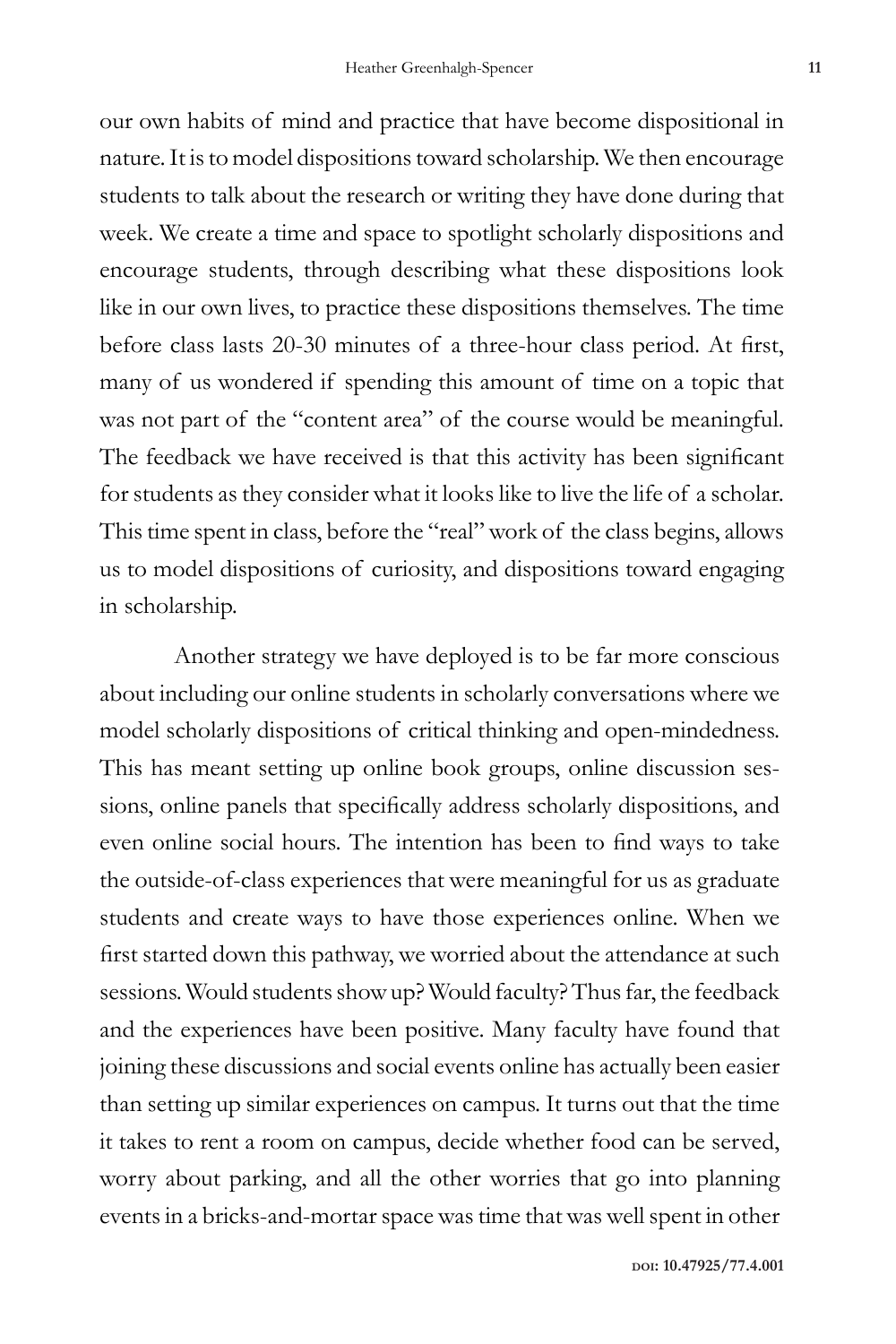activities. It takes just as much planning to get people to put an event on their calendar that happens online as one that happens on campus or at the bar near campus. As we have discussed the outcomes thus far as a faculty, we have reflected on the fact that these planned events will likely never supplant the spur-of-the-moment hallway discussions, or lunches, or various other meetings that arise simply because two or more people are interested in continuing a discussion outside of class. However, knowing this, we have been far more intentional about making sure that there are online events that are planned. Even if our students miss out on the spur-of-the-moment opportunities for discussion and modeling of scholarly dispositions, they do have access to spaces where these dispositions are modeled outside of class time. These outside activities are where we can model and encourage scholarly dispositions of doubt and listening and open-mindedness.

Another strategy we have deployed is being more intentional about highlighting the conferences we go to and the ways we hear about or know about conferences that are relevant to our areas of work. We talk about the processes we deploy when we are selecting a journal for our work. We talk about the process of taking a conference presentation and honing it to become a journal article submission. While all these activities listed above sound like, well, activities, we focus on the ways that we create a cadence for engaging in these activities. We focus on the ways that these activities, engaged in over time and at regular intervals, have resulted in dispositions toward scholarship. We have taken on the identity of scholars through engaging in these activities over time, with intention, such that these activities become a reflection of who we are and how we live, not just what we do. To connect to an example above, we have become scholars (or swimmers) not just people who are capable of scholarship (or people who are capable of swimming). We talk about how that happens and encourage our students to do the same.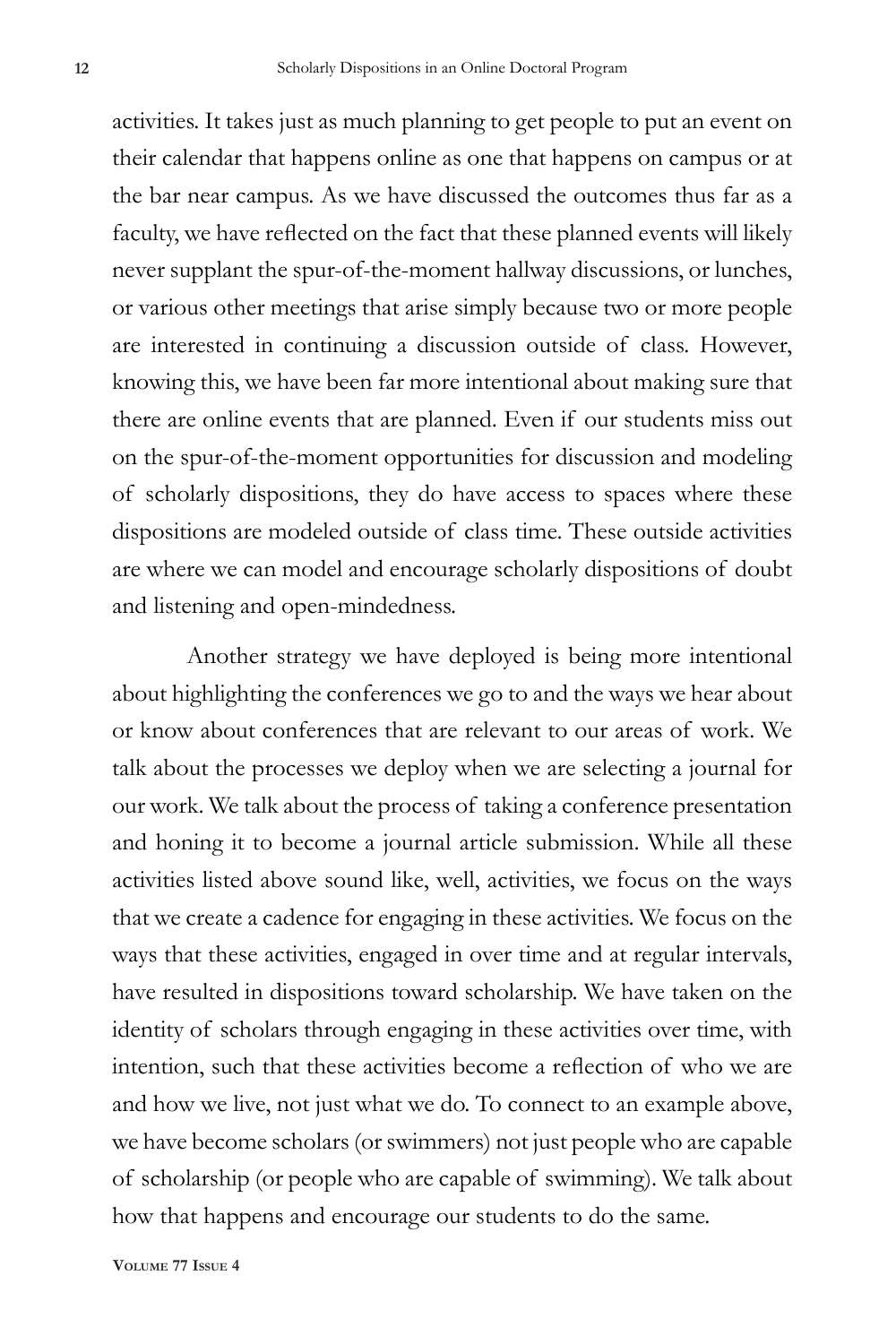Finally, we have developed a course that specifically focuses on the accrual of scholarly dispositions. We have developed explicit curriculum meant to reveal the hidden curriculum of graduate school. The coursework involves the study of scholarly dispositions (what are they?; can you acquire them?; if so, how?). The coursework further involves reflection on the barriers to accruing these dispositions that may be encountered by online students. We think, together, about pathways for the development of these important dispositions.

## **CONCLUSION**

Many universities are moving toward online doctoral programs. The National Center for Education Statistics (NCES), within the US, reports that the largest growth in doctoral degrees is due to online doctoral courses and programs.28 In fact, NCES reports that the largest driver in increases of all post-baccalaureate degrees is due to the rise of online degree programs.29 Multiple state governments (for example, Oregon) are predicting that COVID-19 has only spurred the move toward online postbaccalaureate programs as workers consider ways to upskill for the changing economy.30 This increasing move toward online graduate programs and coursework precipitates the need for further conversations around and strategies toward supporting online students. This conversation is particularly needed for online doctoral students whose programs aim toward an "apprenticeship model" where students take on the life, skills, and dispositions of their mentors to fully engage in the work of the profession. I am convinced that we need greater purpose with and attention to facilitating scholarly dispositions for *online* students. The only way to achieve that is to be much more intentional about scaffolding practice, community, strategy, and reflection on scholarly dispositions into our courses.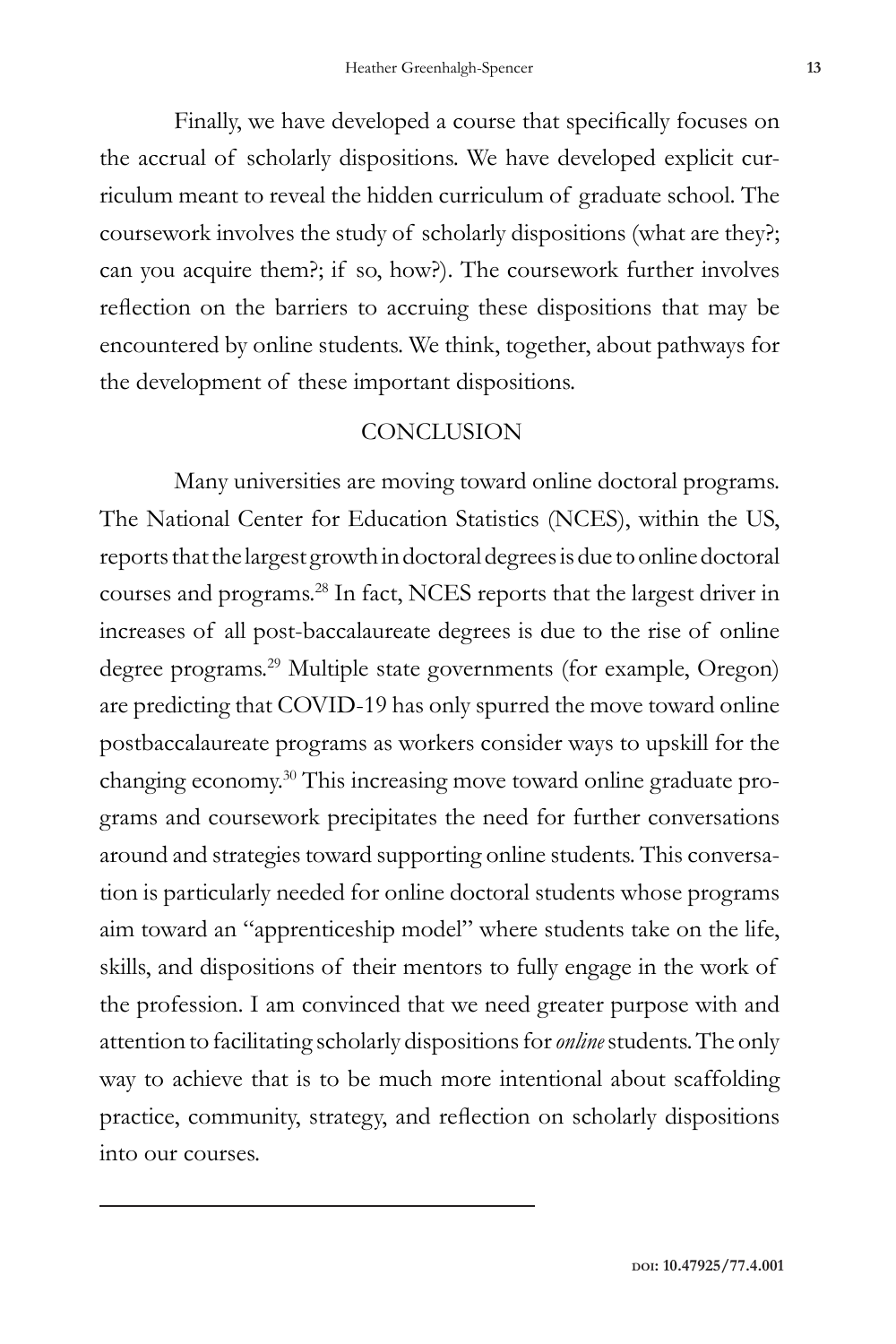1 Please see information on the Carnegie Classification System located here: https://carnegieclassifications.iu.edu/classification\_descriptions/basic.php.

2 Auke Tellegen, "Personality Traits: Issues of Definition, Evidence, and Assessment," in *Thinking Clearly About Psychology: Essays in Honor of Paul E. Meehl, Vol. 1: Matters of Public Interest*; *Vol. 2: Personality and Psychopathology*, eds. Dante Cicchetti and W.M. Grove (Minneapolis: University of Minnesota Press, 1991); Brent W. Roberts and Richard W. Robins, "Broad Dispositions, Broad Aspirations: The Intersection of Personality Traits and Major Life Goals," *Personality and Social Psychology Bulletin* 26, no. 10 (2000): 1284–1296. See also: William Damon, "Dispositions and Teacher Assessment: The Need for a More Rigorous Definition," *Journal of Teacher Education* 58, no. 5 (2007): 365–369.

3 Aristotle, *Nicomachean Ethics, Books II–IV,* trans. C.C.W. Taylor (Oxford: Oxford University Press, 2006).

4 Hugh Sockett, "Dispositions as Virtues: The Complexity of the Construct," *Journal of Teacher Education* 60, no. 3 (2009), 292.

5 Sockett, "Dispositions as Virtues," 294.

6 Sockett, "Dispositions as Virtues," 294.

7 Sockett, "Dispositions as Virtues," 295.

8 Laurance J. Splitter, "Dispositions in Education: Nonentities Worth Talking About," *Educational Theory* 60, no. 2 (2010), 209.

9 Splitter, "Dispositions in Education," 210.

10 Megan Watkins and Greg Noble, *Cultural Practices and Learning: Diversity, Discipline and Dispositions in Schooling* (Sydney: University of Western Sydney Press, 2008). 11 Harvey Siegel, "What (Good) are Thinking Dispositions?" *Educational Theory* 49,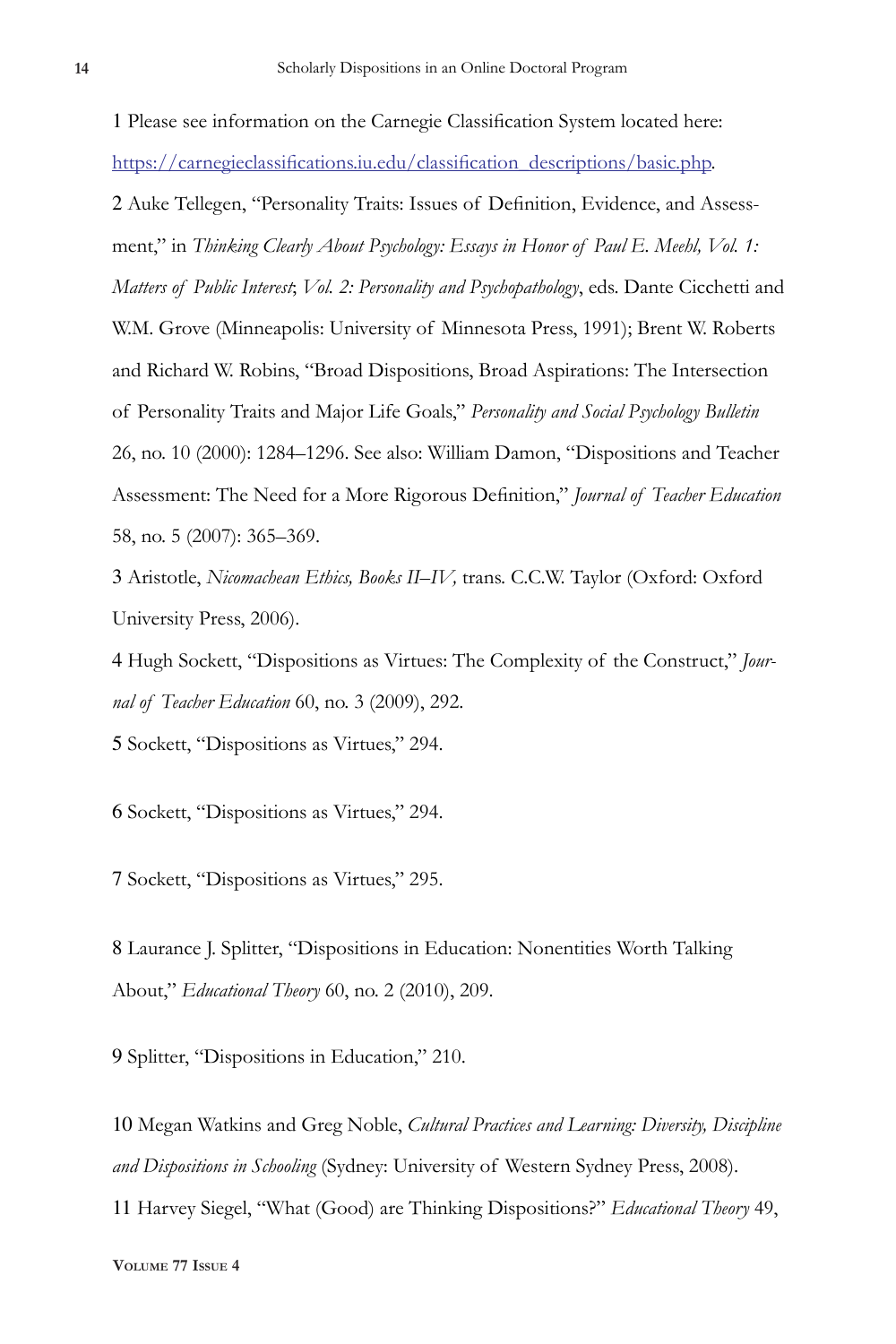no. 2 (1999): 207–221.

12 Joanne Profetto‐McGrath, "The Relationship of Critical Thinking Skills and Critical Thinking Dispositions of Baccalaureate Nursing Students," *Journal of Advanced Nursing* 43, no. 6 (2003): 569-577.

13 Profetto‐McGrath, "The Relationship of Critical Thinking."

14 Profetto-McGrath, "The Relationship of Critical Thinking."

15 Profetto‐McGrath, "The Relationship of Critical Thinking," 574.

16 Profetto‐McGrath, "The Relationship of Critical Thinking," 575.

17 Dana Lynn Driscoll, and Jennifer Wells, "Beyond Knowledge and Skills: Writing Transfer and the Role of Student Dispositions," *Composition Forum* 26, no. 1 (2012).

18 Young Ah Lee and Leah Hemer-Patnode, "Developing Teacher Can-

didates' Knowledge, Skills, and Dispositions to Teach Diverse Students,"

*Journal of Instructional Psychology* 37, no. 3 (2010): 222–235.

19 Amanda J. Rockinson-Szapkiw, Lucinda S. Spaulding, and Maria T. Spaulding, "Identifying Significant Integration and Institutional Factors that Predict Online Doctoral Persistence," *The Internet and Higher Education* 31, no. 1 (2016): 101–112.

20 Cathrine Ames, Ronald Berman, and Alex Casteel, "A Preliminary Exam-

ination of Doctoral Student Retention Factors in Private Online Workspac-

es," *International Journal of Doctoral Studies* 13, no. 1 (2018): 79–107.

21 Ames, Berman, and Casteel, "A Preliminary Examination," 102.

22 Ames, Berman, and Casteel, "A Preliminary Examination."

23 Ames, Berman, and Casteel, "A Preliminary Examination," 103.

24 Sharla Berry, "Student Support Networks in Online Doctoral Programs: Exploring Nested Communities," *International Journal of Doctoral Studies* 12, no. 1 (2017), 36. 25 Matt Ferkany and Benjamin Creed, "Intellectualist Aristotelian Character